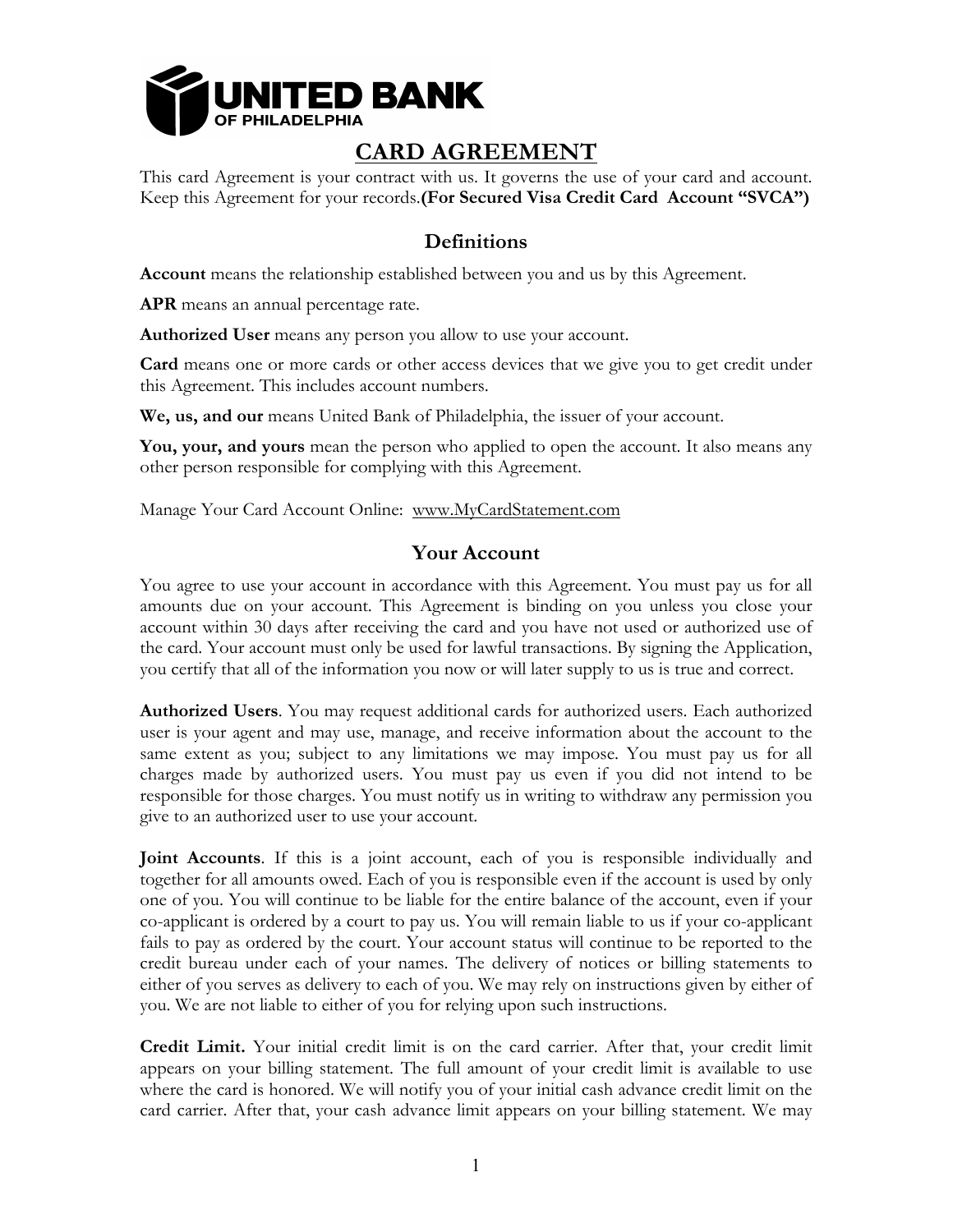

reduce or increase your credit limit or cash advance limit at any time, for any reason, as permitted by law. We will notify you of any change, but the change may take effect before you receive the notice. You should always keep your total balance below the credit limit. However, if the total balance goes over your credit limit you still must pay us. If your account has a credit balance, we may reduce the credit balance by any new charges on your account. Any credit balance in excess of your credit limit will be refunded after 90 days.

**Cash Advance.** Over the Counter Cash Advance and cash obtained at an Automated Teller Machine (ATM) a transaction fee of 2% of transaction amount or \$2.00 will be charged for each ATM Cash Advance. A transaction fee may also be imposed by an ATM operator to complete the complete a Cash Advance transaction.

**Billing Statement**. Your billing statement shows the New Balance. This is the total amount you owe us on the Statement Closing Date. To determine the New Balance, we begin with the total balance at the start of the billing cycle. We add any purchases or cash advances; we subtract any credits or payments. We then add any interest charges or fees and make other adjustments.

Your billing statement also shows your transactions; the Minimum Payment Due and payment due date; your credit limit and cash advance limit; and your interest charges and fees. We deliver a billing statement to only one address. You must notify Customer Service in writing of a change in address. We may stop sending you statements if we deem your account uncollectible or start collection proceedings; but we may continue to add interest and fees as permitted by law.

**Secured Savings Account (the "SSA")** The minimum balance required to obtain the Annual Percentage Yield (APY) is \$750. Fees could reduce the earning on the deposit. If more than one person is applying for an account, each of you will own the deposit, jointly with right of survivorship. If you close your credit card account with a balance due, we will charge your SSA for the balance due and return the balance on SSA to you by check. To obtain the APY on the SSA please access the bank web site www.ubphila.com or call 215- 351-4600.

### **Interest Charges Based on APRs**

**Interest Charges.** We impose interest charges when we apply APRs to your account balances. We do this every day by using a daily periodic rate. To get a daily periodic rate, we divide the APR by 365.

**When Interest Charges Begin**. We begin to impose interest charges the first day we add a charge to a daily balance. The charges we add to a daily balance include purchases and cash advances. They also include interest charges and fees. We continue to impose interest charges until we credit your account with full payment of the total amount you owe us.

**Grace Period on Purchases.** You can avoid interest charges on purchases, but not on cash advances. This is called a grace period on purchases. The grace period is at least 25 days. To get a grace period on purchases, you must pay the New Balance by the payment due date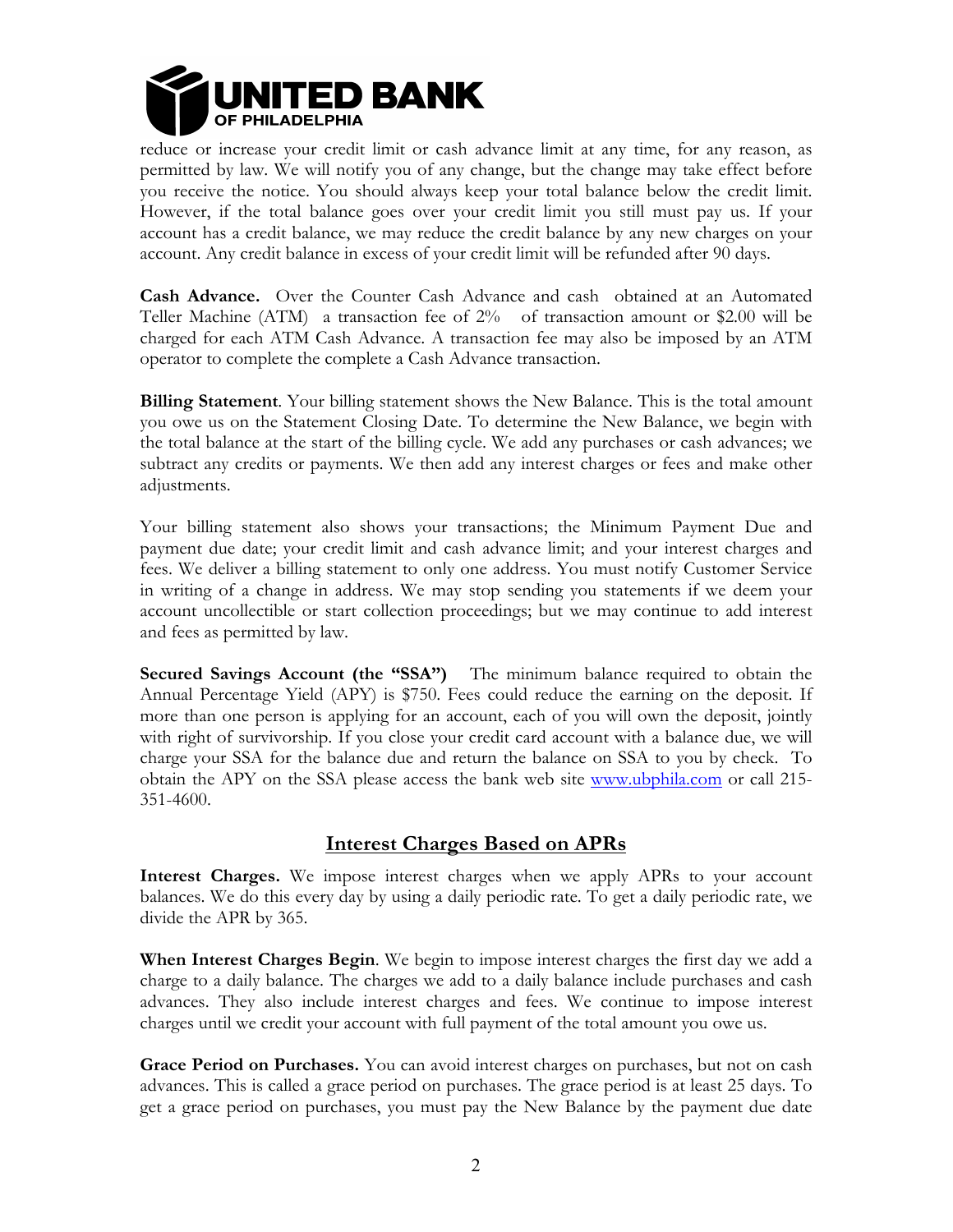

every billing cycle. The grace period for the New Balance of purchases extends to the Payment cycle.

**Grace Period on Cash Advances.** There is no grace period on cash advances. The interest charges on cash advances begins from the date you obtained the cash advance, or the first billing cycle in which it is posted to your account. Transaction fee is the greater of 2% of the transaction amount or \$2.00.

#### **Calculating of Interest Charges- Average Daily Balance Method of purchases (and if applicable, cash advances).**

- The Interest Charges for a billing cycle are computed by applying the monthly Periodic Rate to the "average daily" balance of purchases and if applicable, cash advances).
- To get the average daily balance, we take the beginning balance of your account each day, add any new purchases or cash advances, and subtract any payments, credits, nonaccruing fees and unpaid interest charges. This gives us the daily balance. Then we add up all the daily balances for the billing cycle and divide the total by the number of days in the billing cycle.

**Minimum Interest Charge**. If we charge you interest, the charge will be no less than \$.50. We add the charge to the regular purchase balance or allocate it among one or more of the balances that accrues interest.

**Balance Subject to Interest Rate.** Your statement shows a Balance Subject to Interest Rate. The Balance Subject to Interest Rate is the average of the daily balances during the billing cycle. A billing cycle begins on the day after the Statement Closing Date of the previous billing cycle. It includes the statement Closing Date of the current billing cycle.

### **Fees**

**Annual Membership Fee.** If your account has been assessed an annual fee, you may avoid paying this annual fee by sending written notification of termination within 30 days following the mailing date of this bill, to the address shown on the front of your monthly billing statement following the phrase, " Send Billing Inquires and Correspondence to." You may use your card(s) during this (30) day period but immediately thereafter must send your card(s), which you have cut in half, to this same address. The fee will be \$35.

**Transaction Fee for Cash Advances**. You take a cash advance if you get money through an automated teller machine (ATM); or get money through a financial institution. The fee is greater of 2% of the transaction amount or \$2.00.

Late Fee. We may add a late fee for each billing cycle in which you have a past due payment. For late fee purposes you have a past due payment any time you fail to pay the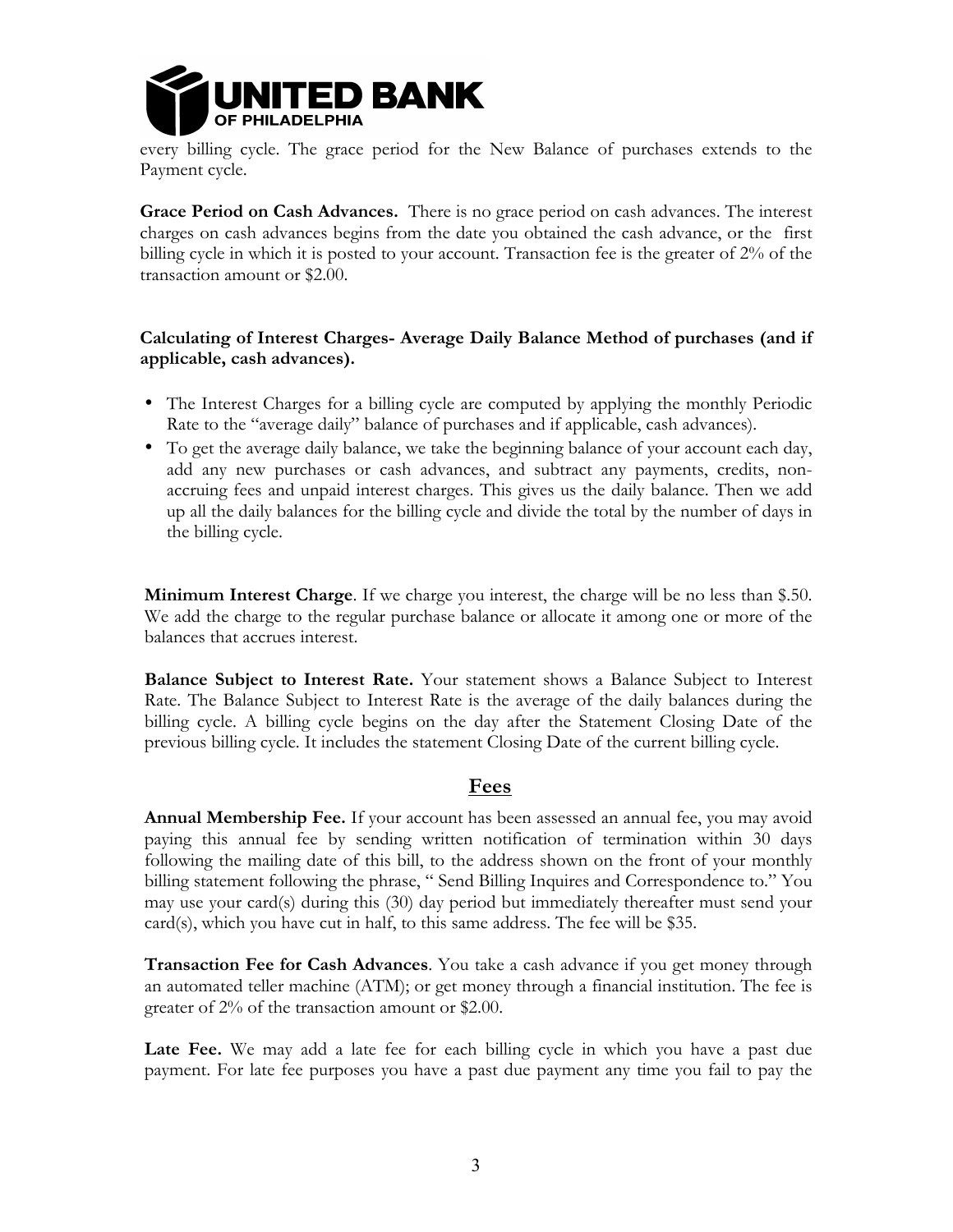

Minimum Payment Due (less the Amount over Credit Limit shown on your billing statement) by the payment due date. The fee will be \$20.

**Returned Payment Fee**. We may add a returned payment fee for a returned payment. A returned payment is an electronic debit, payment check, or similar payment instrument that is returned unpaid. We may add this fee the first time your payment is returned, even if it is not returned upon resubmission. The fee will be \$10.

#### **Payments**

**Minimum Payment Due**. You must pay at least the Minimum Payment Due by the payment due date each billing cycle. The sooner you pay the New Balance, the less you will pay in interest charges. Any past due amount and over limit amount is used in calculation of the Minimum Payment Due.

To calculate the Minimum Payment Due, we begin with any past due amount. We add any amount in excess of your credit limit. We also add the largest of the following:

- 3% of the outstanding balance or \$20 whichever is greater.
- Note, if your balance is less than \$20 we will bill you for the full amount.

**Application of Payment.** Payments in excess of the Minimum Payment Due are applied in accordance with law. This means that we will generally apply payment in excess of the Minimum Payment Due to cash advance interest charges, retail interest charge, cash advance previous balance and retail previous balance.

**Payment Instructions**. We credit your payments in accordance with our payment instructions on the billing statement. You must pay us in U.S. dollars. To do so, you must use a check, similar instrument, or electronic debit that is drawn on and honored by a bank in the U.S. Do not send cash. We can accept late or partial payments, or payments that reflect "paid in full" or other restrictive endorsements, without losing our rights.

#### **Credit Reporting**

We may report information about your account to credit bureaus. Late payments, missed payments, or other defaults on your account may be reflected in your credit report. We may report account information in your name and the names of authorized users. We may also obtain follow up credit reports on you. If you think we reported incorrect information to a credit bureau, write us at the Customer Service address on the billing statement. We will investigate the matter. We will then tell you if we agree or disagree with you. If we agree with you, we will contact each credit bureau to which we reported and request a correction. If we disagree with you, we will tell you that.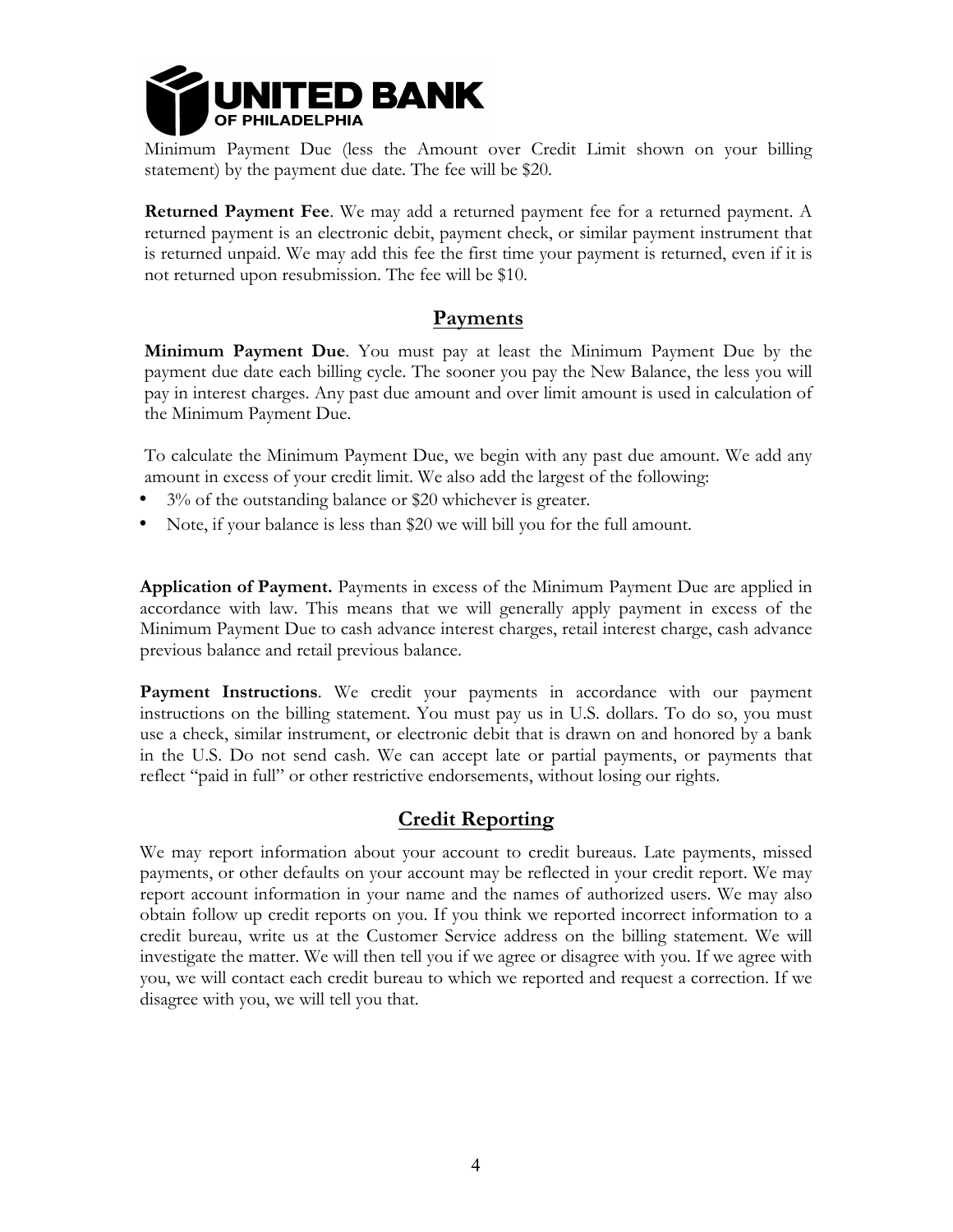

## **Information Sharing**

You authorize us to share information about you as permitted by law. This includes information we get from you and others. It also includes information about your transactions with us. Please see our Privacy Notice for details about our information sharing practice.

### **Changes to this Agreement**

We may change the rates, fees, and terms of this Agreement from time to time as permitted by law. The changes may add, replace, or remove provisions of this Agreement. We will give you advance written notice of the changes and a right to opt out to the extent required by law.

### **Default**

You default under this Agreement if you fail to pay the Minimum Payment Due by its due date; go over your credit limit; pay by a check or similar instrument that is not honored or that we must return because it cannot be processed; pay by electronic debit that is returned unpaid; file for bankruptcy; or fail to comply with the terms of this Agreement. If you default, we may close your account and, to the extent permitted by law, demand immediate payment of the total balance.

### **Refusal of the Card, Closed Accounts and Related Provisions**

**Refusal of the Card**. We do not guarantee approval of transactions. We are not liable for transactions that are not approved. That is true even if you have enough credit. We may limit the number of transactions approved in one day. If we detect unusual or suspicious activity, we may suspend your credit privileges.

**Preauthorized Charges.** We may suspend any automatic or other preauthorized card charges you arrange with a third party. We may do this if you default; if the card is lost or stolen or we change your account for any reason. If we do this, you are responsible for paying the third party directly if you wish to do so. You are also responsible for reinstating the preauthorized charges if you wish to do so and we permit it.

**Lost or Stolen Cards, Account Numbers.** You must call us if any card, account number, or check is lost or stolen. You must also call us if you think someone used or may use them without permission. When you call, we may require you to provide information to help our investigation. We may require you to provide this information in writing. For example, we may ask you to identify any charges that were not made by you or someone authorized by you. We may also ask you to confirm that you received no benefit from those charges.

**Closing Your Account.** You may close your account by notifying us in writing. If you close your account, you must still repay the total balance in accordance with this Agreement. We may also close your account or suspend account privileges at any time for any reason. We may do this without prior notice to you. We may also reissue a different card at any time. You must return any card to us upon request.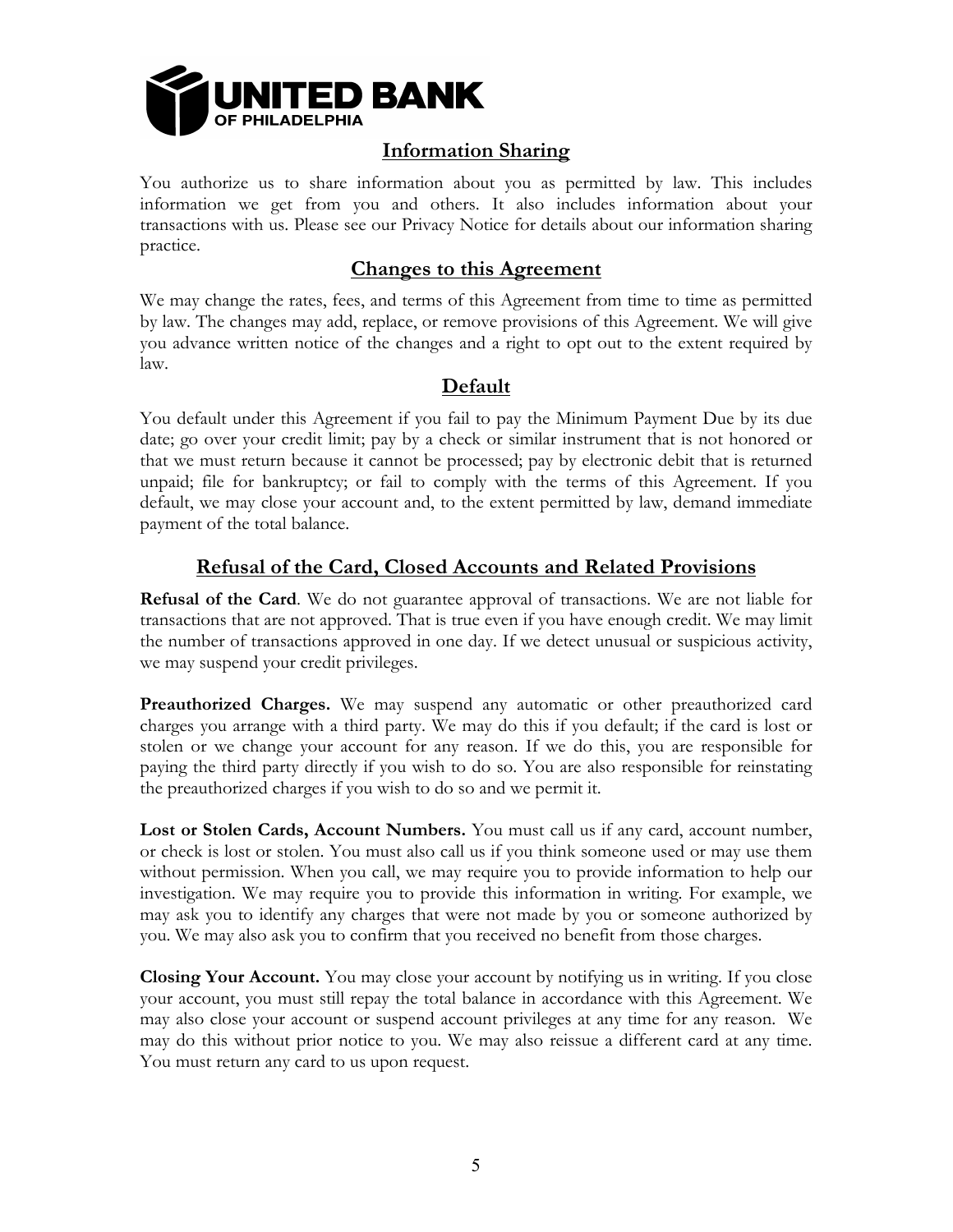

### **Governing Law and Enforcing our Rights**

**Governing Law.** Federal law and the laws of Commonwealth of Pennsylvania where we are located, govern the terms and enforcement of this Agreement.

#### **Your Billing Rights: Keep this Document for Future Use**

#### **This notice tells you about your rights and our responsibilities under the Fair Credit Billing Act.**

#### **What To Do If You Find A Mistake On Your Statement**

If you think there is an error on your statement, write to us at the address for billing inquiries and correspondence shown on the front of your statement.

In your letter, give us the following information:

- Account information: Your name and account number.
- Dollar amount: The dollar amount of the suspected error.
- Description of problem: If you think there is an error on your bill, describe what you believe is wrong and why you believe it is a mistake.

You must contact us:

• Within 60 days after the error appeared on your statement.

You must notify us of any potential errors in writing. You may call us, but if you do, we are not required to investigate any potential errors and you may have to pay the amount in question.

#### **What will happen after we receive your letter we must do two things:**

- 1. Within 30 days of receiving your letter, we must tell you that we received your letter. We will also tell you if we have already corrected the error.
- 2. Within 90 days of receiving you letter, we must either correct the error or explain to you why we believe the bill is correct.

#### **While we investigate whether or not there has been an error:**

- We cannot try to collect the amount in question, or report you as delinquent on that amount.
- The charge in question may remain on your statement, and we may continue to charge you interest on that amount.
- While you do not have to pay the amount in question, you are responsible for the remainder of your balance.
- We can apply any unpaid amount against your credit limit.